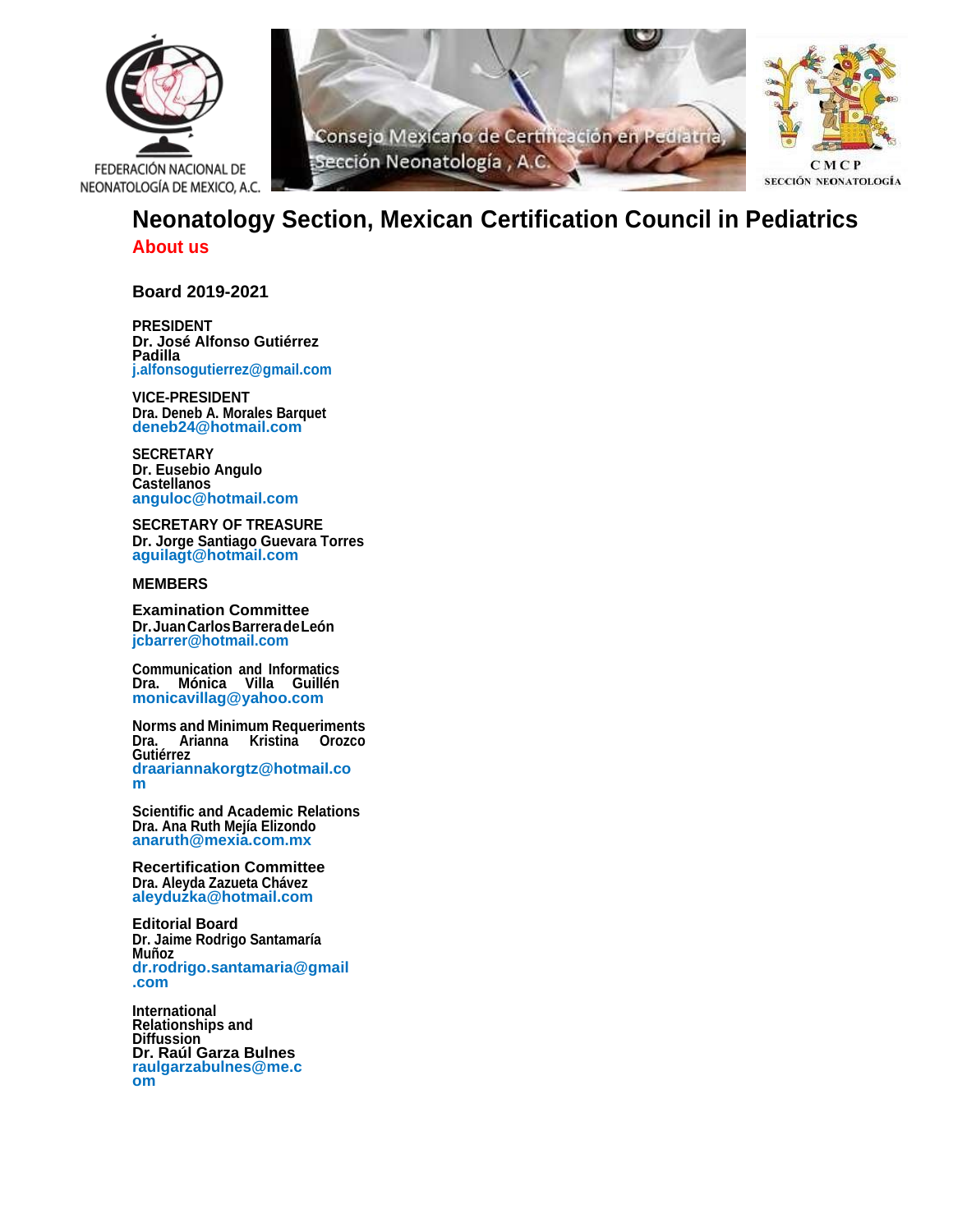## **Mission**

We are a civil association responsible for promoting, evaluating and granting certification to specialist in Neonatology in the United States of Mexico, and its recertification every five years to ensure to the civil society and institutional authorities that Medical Specialists in Neonatology with valid certificate meet the formal and legal requirements to practice neonatology.

## **Vision**

That all Neonatology Physicians in the United States certified by the Mexican Certification Council in Pediatrics, Neonatology Section, to be recognized by society as formal professionals and legally authorized to practice neonatology.

## **History**

InMexico2'600,000childrenarebornapproximatelyevery year.Thereisaperinatalmortalityfivetoeight times higher than in developed countries, an inadequate regionalization of perinatal care and it's known that one to two intensive care beds are required per 1000 live births per year.

These are indicators of the need for medical care resources, which should be of the best quality, with medical and paramedical personnel who are specifically trained to care for newborns. Pediatricians are those who treat newborns in the first and second levels of care while neonatologists attend newborns which require attention in the third level.

TheneonatologistspecialtybeganinMexicointhelate1960sandgainedpeak inthenextdecade,withinservice training programs of varying duration or as a one year medical residence.

Since 1997, most institutions require two years of residence with university endorsement of course attached tothe single plan of medical specialties, adopted on 17 March 1997 by the National Regulatory Committee of Councils of Medical Specialties. This Committee is composed of members of the National Academy of Medicine and the Mexican Academy of Surgery, and was formed in February 15, 1995.

With the main goal of ensuring the professional competence of neonatal specialists practicing in Mexico, the Mexican Section of Neonatology Board Certification in Pediatrics (CMCP-SN), referee peer group that evaluates these specialists was created through knowledge tests and verification of minimum medical update activities, to validate their certification and recertification as neonatologists.

Neonatology is the first derivative of the Pediatrics specialty that manages to get its own Certification through the CMCP.

TheDirectiveBoardsoftheCMCP-SNareelectedeverytwoyearsbypairsoffullassemblyoftheNational FederationofNeonatologyMexico,AC,beingtheelectedvicepresidentwhoshallserveasthechairofthe next subsequent period.

The legal constitution of our body is formalized as follows:

"Certification Chapterin Neonatology of MexicanBoard Certification inPediatrics,AC"

```
Date: February 8, 1995 in Mexico City. D. F.
```
NotarioLic.EnriqueAlmanzaPedraza,NotaryHolderNo198DF

Deed No. 40.647; Paper 684; Folio 12,627.

Dr. Enrique Mora Udaeta. Delegate of the Constitutive General Assembly.

Each biennium there are represented companies or associations from various entities, which allows the plurality and consensus in making decisions affecting the national context in the good practice of the specialty.

Change of Name: "Mexican Certification Council in Pediatrics, Neonatology Sectionn, Civil Association" Date: February 14, 2001 Notary: Mr. Enrique Gonzalez Romero, Notary Public No 56 in Guadalajara Jal.. Writing: No 6,990 Book IX NINTH volume 43

In the current Governing Board (2009-2011) President resides in Pachuca, Hidalgo, Vice President in Mexico City, Secretary in Puebla, Pue, and Treasurer in San Luis Potosi, SLP..; while the vocals lie in the following entities: State of Mexico, Michoacán, Chihuahua, Chiapas and Nuevo Leon.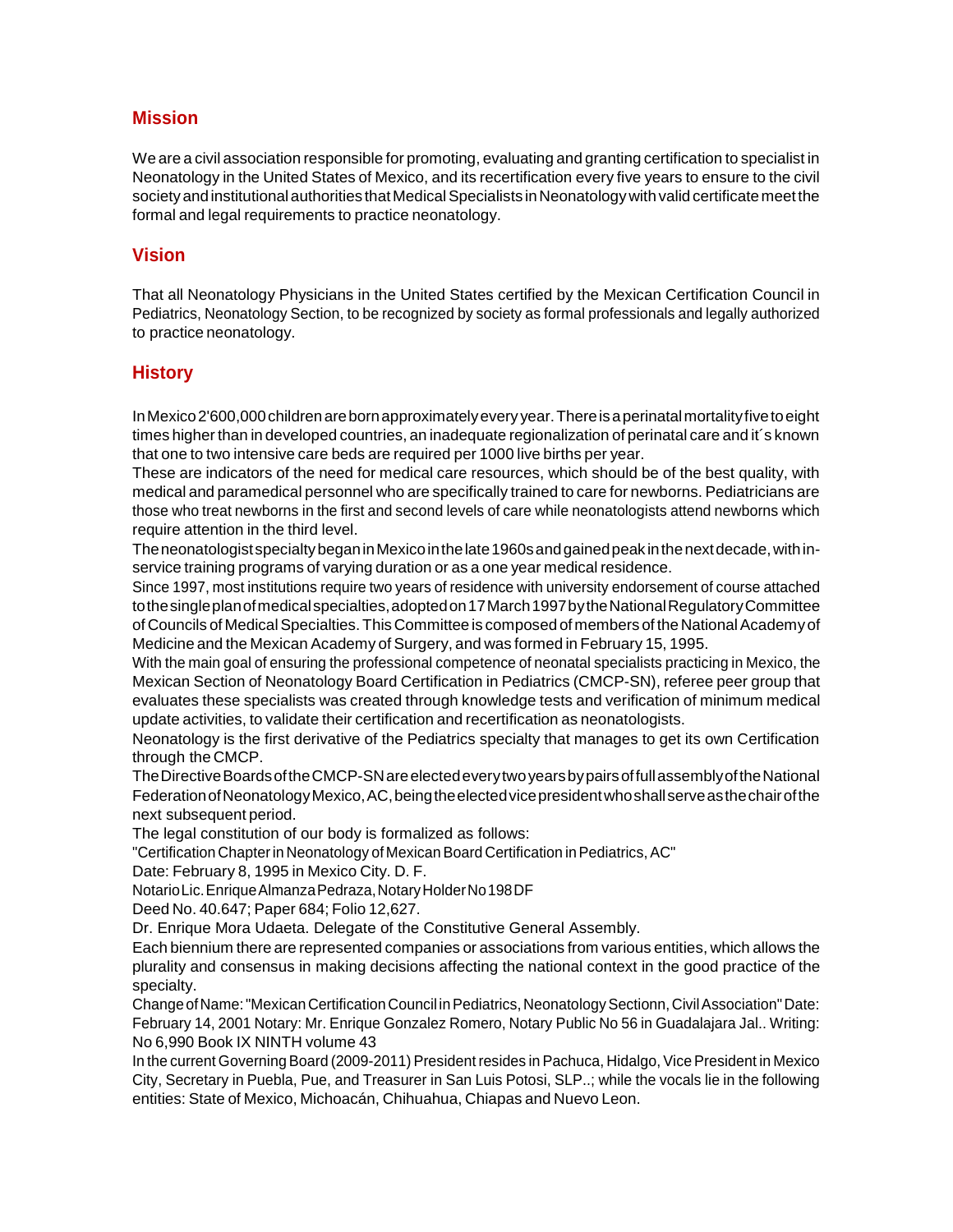**LOGO**



SECCIÓN NEONATOLOGÍA

## **DESCRIPTION OF THE LOGO**

Origin and History of the Codex:

Theoriginal iskeptinalibraryofthecityofLiverpool,England.ThereisafacsimilecopyintheLibraryofthe National Institute of Anthropology and History (INAH).

Fejérváry is the surname of a Hungarian collector, whose descendants sold the codex to the English collector Mayer in the XVIIIth century.

The Codex is of the upper Mixteca region of Oaxaca; it describes mythological scenes of the classic period (700-800AD).ItisconsideredthatitwaspartofthegiftsgiventoHernánCortésfromMoctezuma,andhein turn sent them to King Charles V.

The Codex is therefore pre-Hispanic origin, and is one of the most beautiful and best preserved. It was painted on "paper" derived from the cover of the agave stalk.

## **Overview and Significance:**

The deity is shown richly adorned with white blouse and skirt with red trim on the edges. Fits sandals and carries bracelets, earrings and nose ring jade. Sitting on a cushion covered with ocelot skin (jaguar), carrying a helmet on his head of a zoomorphic type of bird, which corresponds to a quetzal with feathers.

In"humanized"attitudeinhisleftarmholds"warmly"andbreastfeedinganewborn;hisrightarmkeepsthe newbornextendedandsheflexeshishandtowardthesky.Infrontofthegoddessthereisafloweringplant; she is also decorated on the back with a turtle shell.

The figure is painted with a mix of 5 colors: Black, red, white, yellow and green.

The figure is painted with a mix of 5 colors: Black, red, white, yellow and green. At the bottom, which does not appear in the logo, has the symbol of "Movement" followed by four numerals represented by circles thatintheCodexBorgia,wherealsothegoddessappears,correspondtothesymbols "Flint","Water"and "Flower"; names of four days, the month of 20 days, of the ritual calendar known as Tonalpoualli.

Therefore means that children born in any of those days would be protected for breastfeeding by the goddess Xochiquetzal.

This leads us to adeep religious significance, closely related to everyday life in this village, which like others, flourished during the Classic and Postclassic Mesoamerican horizon.

**FREE INTERPRETATION:** Proposal. The goddess in the act of breastfeeding could mean that Neonatologyinamultidisciplinarymanner,caresforthenewborntogetadaptedtotheextrauterinelifeand survival in an atmosphere of Human warmth.

## **BIBLIOGRAPHY:**

- **1.** Codex Fejérvary-Mayer 12014-M. City of Liverpool Museums. Introduction CA Burland. Akedemische-Druck V.Verldgsanstalt GRAZ Austria, 1971; pág. 29 reverso.
- **2.** Morales Suárez Moisés. Embarazo, Nacimiento y Lactancia en Mesoamérica, Cuadernos de Nutrición Vol. 20, Num 1, Ene-Feb 1977; pág. 49.

#### **Information gathered by:**

**1.** DR. MOISES MORALES SUAREZ. FORMER PRESIDENT OF THE ASSOCIATION OF MEDICAL NEONATOLOGIST FROM DF AND THE MEXICAB VALLEY, A.C.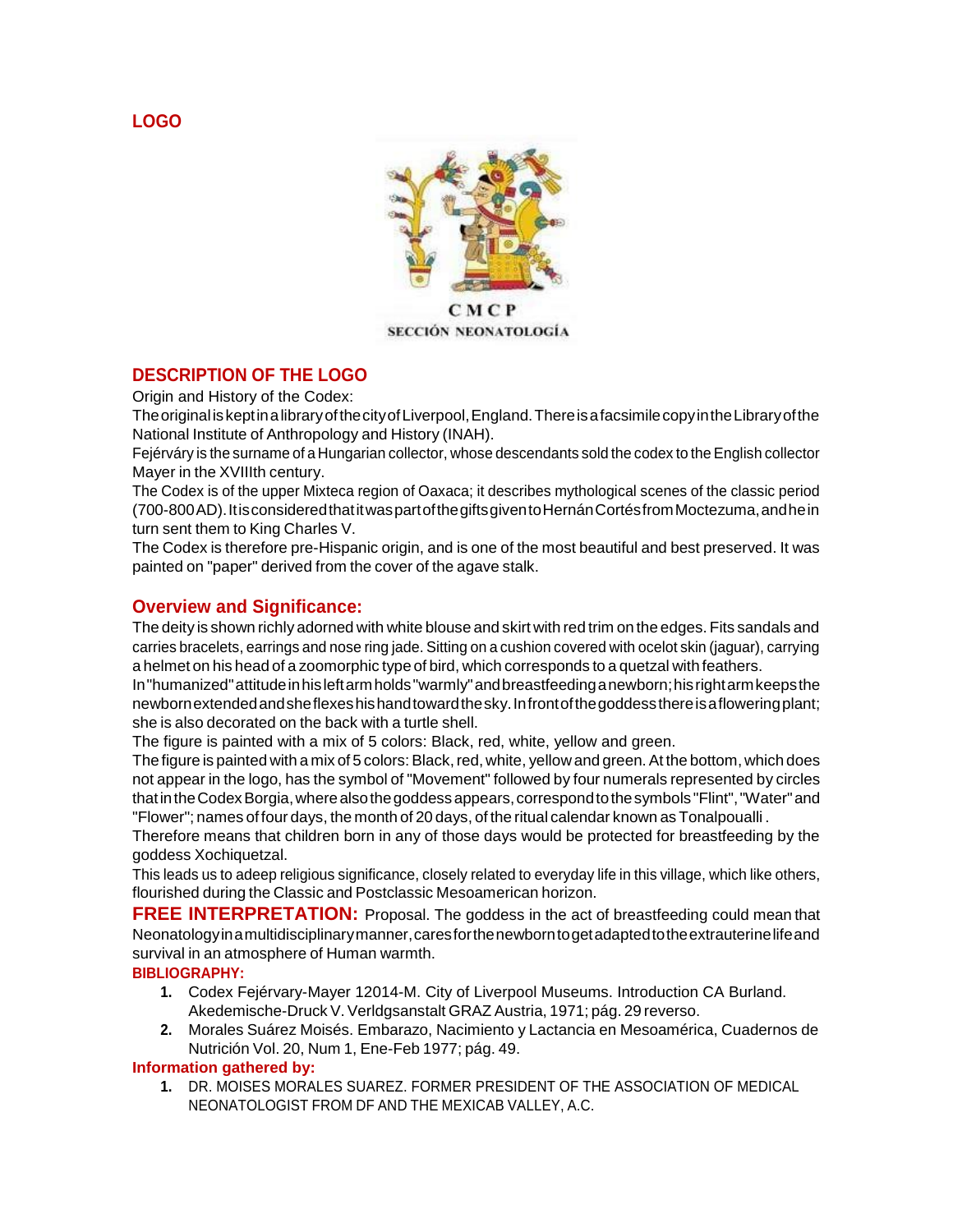## **Main Goals**

- To approve or certify, through a written examination, the capacity of the Pediatricians-Neonatologists Physicians, to care for the newborns, to thereby stimulate the study, improve the practice, raise the levels of knowledge, supporting the advances inneonatology and serve to the cause of publichealth
- To organize, conduct, implement, monitor and evaluate the required exams for certification and/or recertification in thesub-specialty.
- To provide to the General Direction of Professions of the Ministry of Education, to Health Institutions, Colleges and Schools of Medicine, Medical Societies, Medical and general publicthe lists of the certified specialists.
- Be coordinated with medical schools and their graduate divisions regarding to the minimum requirements to be met by specialists in neonatology.
- Contribute to the establishment of minimum requirements, technicals, administrative and for teaching,thatareneedtobemetbytheinstitutionswherespecialistsinneonatologyareformed.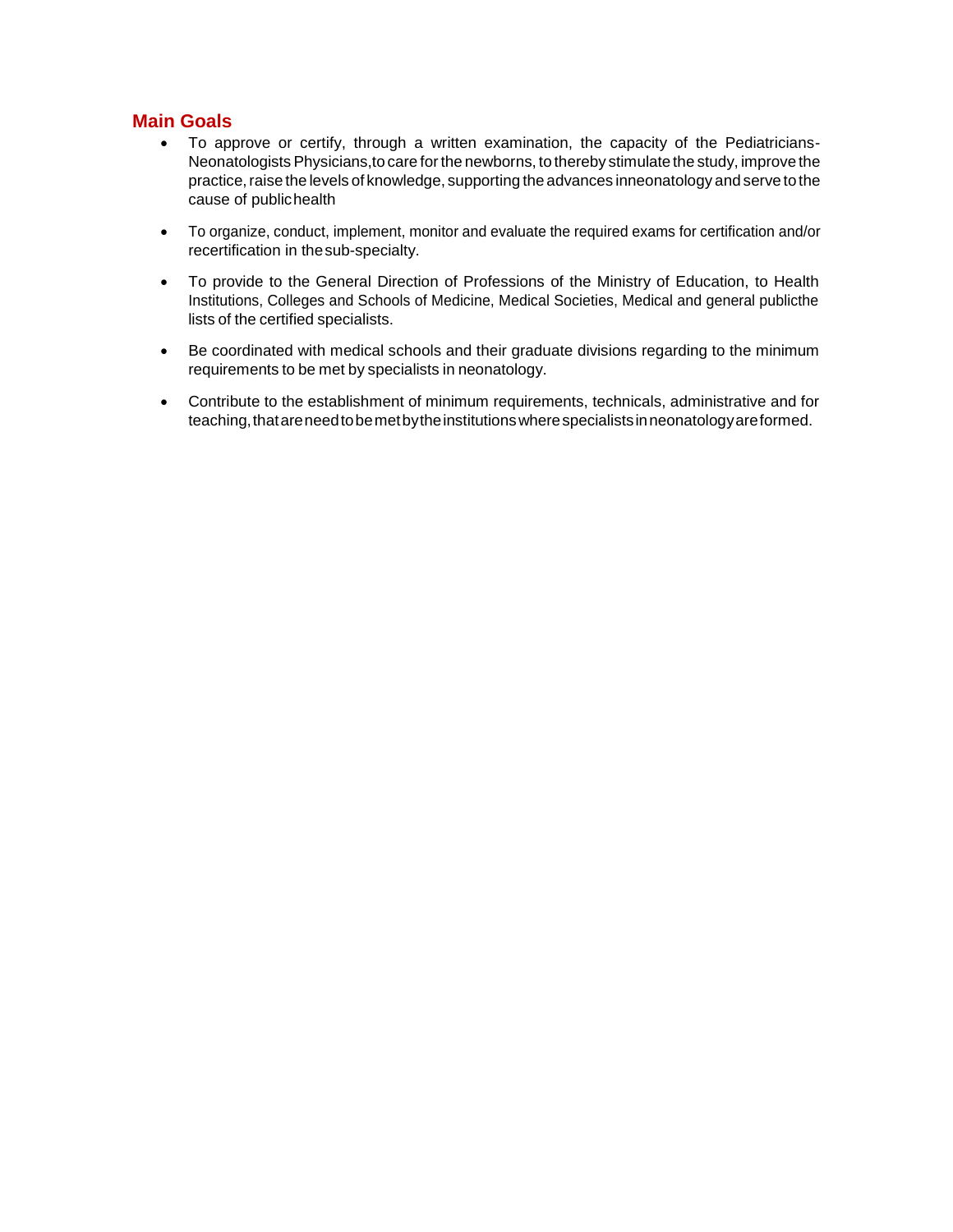#### **PREVIOUS DIRECTIVE BOARDS**

#### **1995-1997**

Dr.EnriqueUdaetaMora,FromMexicoCity,President; Dr. Arturo Vargas Origel, from Guanajuato, Vice-President; Dr. Fernando Ramirez Andrade, from San Luis Potosi, Secretary;

Dr.JoseHinojosaOsvelPerezofNuevoLeon,Treasurer;s

### **Members:**

Dr.JaimeCisnerosDavidAlejoMéndezfromPuebla;

Dr. Eusebio Angulo Castellanos, from Jalisco;

Dr. José Manuel Echeverría Eguiluz, Yucatan;

Dr. Victor Manuel Urbina Rincon, of the Federal District and

Dr. Victor Manuel Muñoz Villagran, Mexico State.

#### **1997-1999**

Dr. Arturo Vargas Origel, from Guanajuato, President; Dr. Fernando Ramirez Andrade, from San Luis Potosi, Vice-President; Dra. María de los Ángeles Segura Roldán, from Federal District, Secretary; Dr.Eusebio Angulo Castellanos, from Jalisco, Treasurer; **Members:** Dr. Juan Manuel Alanís Tavira, from Mexico State:

Dra.MaríadelRocíoFeriaOrtuño,fromNayarit; Dr.VíctorJavierLaraDíaz,fromNuevoLeon;

Dra. Martha Aurora Rangel Balcázar, from Michoacan; and

Dr. Juan José Vázquez de la Garza, from Puebla.

#### **1999-2001**

Dr. Fernando Ramírez Andrade, President; Dra. María de los Ángeles Segura Roldán, Vice-president; Dr. Guillermo Ruelas Orozco, Secretary. Dra. María del Rocío Feria Ortuño, Treasure; **Members:**

Dr. Francisco Gerardo Tapia Zenteno; Dr. Jorge Santiago Guevara Torres;

Dr. Luciano Ricardo Mendiola Figueroa;

Dra. Josefina López Gutiérrez;

Dr. Carlos Ernesto Paredes Espinoza.

#### **2001-2003**

Dra. María de los Ángeles Segura Roldán, President; Dr.Víctor Javier Lara Díaz, Vice-president; Dra. Alejandra Coronado Zarco, Secretary; Dr. José Manuel Echeverría y Eguiluz, Treasurer; **Members:** Dra. Irma Arce García;

Dr.AngelOctavioBonfilArias; Dr. Vicente Salinas Ramírez; Dr. Víctor Villagrán Muñoz.

#### **2003-2005**

Dr. Víctor Javier Lara Díaz, President; Dr. José Manuel Echeverría y Eguiluz, Vice-president; Dra. Elia Thelma Pérez Rivera, Secretary;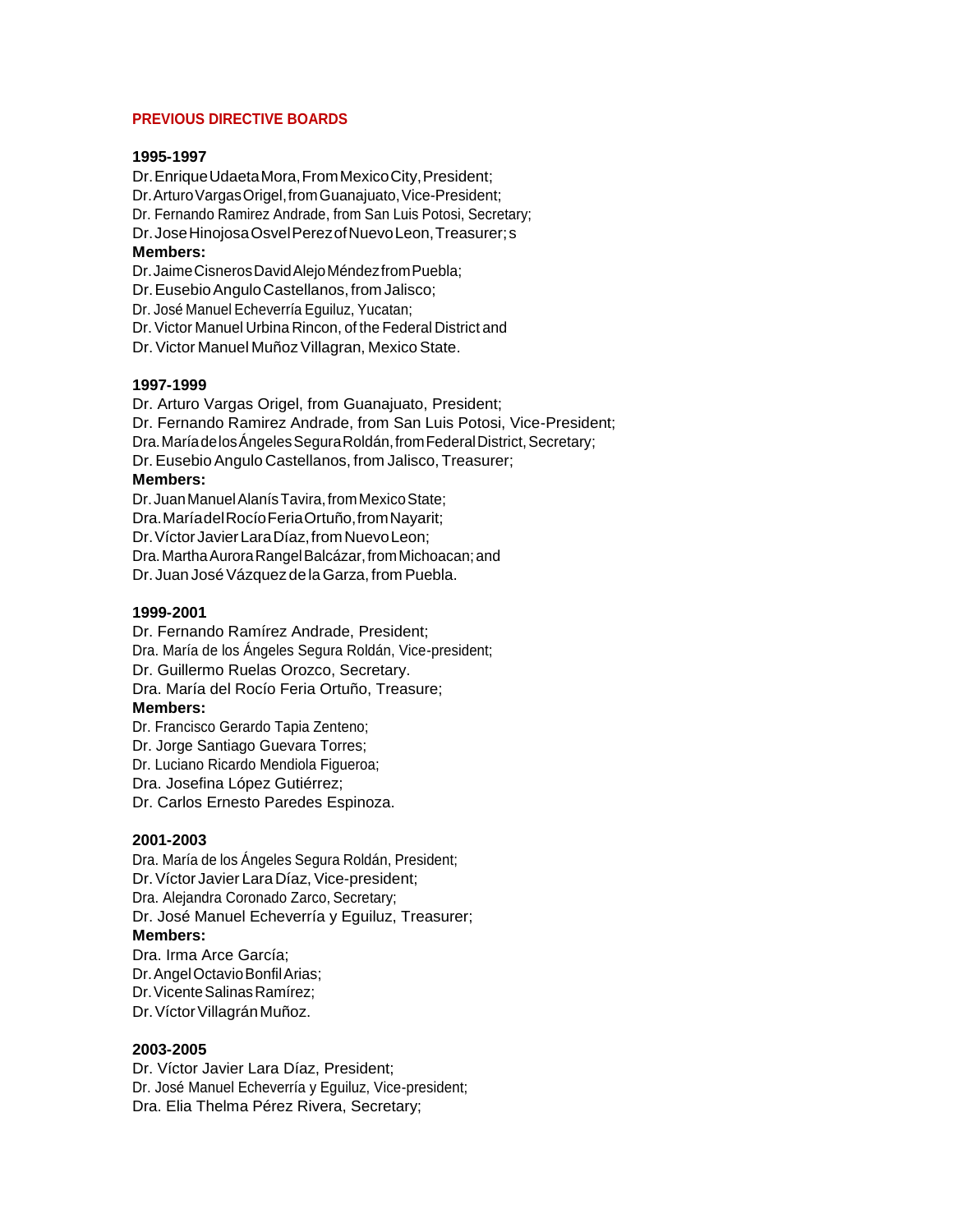Dr. Abraham Torres Montes, Treasurer; **Members:**

Dr. Jesús Avalos Izquierdo; Dra. Martha Yolanda Barriga Beltrán; Dr. Alejandro Lira Pedrín; Dr. Flavio Martínez Ortega; Dr. José Luis Masud Yunez Zumárraga.

#### **2005-2007**

Dr. José Manuel Echeverría y Eguiluz, President;

Dr. Javier Mancilla Ramírez, Vice-president;

Dr. Raúl Villegas Silva, Secretary;

Dr. José Manuel Sánchez Ramos, Treasurer;

#### **Members:**

Dra. Martha Yolanda Barriga Beltrán;

Dra. Patricia Josefina Ramírez Aguilera;

Dr. Luciano Mendiola Figueroa;

Dr. Francisco Javier Vázquez Cortés;

Dr. Juan Horacio Ugalde Fernández.

#### **2007-2009**

Dr. Javier Mancilla Ramírez Dr.LucianoR.MendiolaFigueroa

Dr. Francisco Javier Vazquez Cortes

Dra.MarthaYolandaBarrigaBeltran

#### **Members:**

Dr. Raúl Villegas Silva

Dr. Luis Manuel González Gómez

Dr. Jorge L. Hernández Arriaga

Dr. Rita Elena Arenas Mazo

Dr. Roberto Hernández Nino

#### **2009-2011**

Dr. Luciano Mendiola R. Figueroa, President

Dr. Raul Villegas Silva, Vice President

Dr. Roberto Herrera Torres, Secretary

Dr. Macario Berrones Guerrero, Treasurer **Members:**

Dra. Graciela Carrera Thompson, Examination Committee Dr. Luis Manuel González Gómez, Communication and Informatics Dr. Antonio Pandeli Magaña, Norms and Minimum Requirements Dr. Jose Antonio Montoya Cossio, Scientific and Academic Relations Dr. Sixto F. Gutierrez Ramirez, Recertification Committee

#### **2011-2013**

Dr. Raúl Villegas Silva, President Dr. Luis Manuel González Gómez, Vice President Dra. Norma Arreola González, Secretary Dr. Macario Berrones Guerrero, Treasurer **Members:** Dr. Raul Vizzuett Martinez, Examination Committee Dr. Victor Manuel López León, Communication and Informatics

Dr. José Manuel Sánchez Ramos, Norms and Minimum Requirements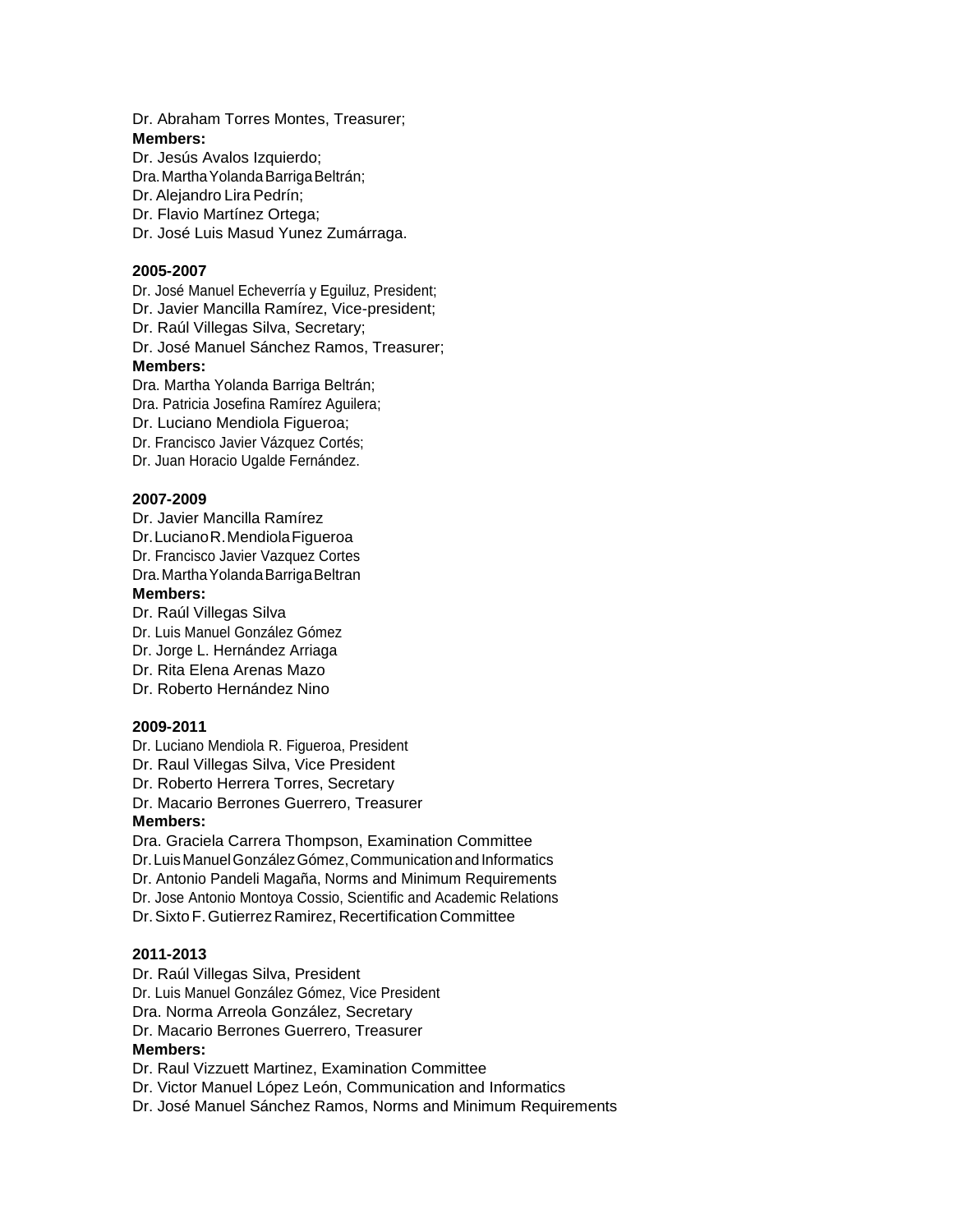Dr. Isaac Estrada Ruelas, Scientific and Academic Relations Dr. Sixto F. Gutiérrez Ramírez, Recertification Committee

#### **2013-2015**

Dr. Luis Manuel González, President;

Dr. Isaac Estrada Ruelas, Vice President ;

Dra. María Antonieta Rivera Rueda, Secretary;

Dr. Raúl Vizzuett Martínez, Treasure;

#### **Members**

Dr. Jairo Israel Barajas Rangel, Examination Committee;

Dr. José Alfonso Gutiérrez Padilla, Communication and Informatics;

Dr. Humberto Martínez García, Norms and Minimum Requirements;

Dr. Daniel Jesús Hernández González, Scientific and Academic Relations;

Dra. Ma. Victoria Lima Rogel, Recertification Committee

#### **2015 - 2017**

Dr. Isaac Estrada Ruelas, President; Dr. Raúl Vizzuett Martínez, Vice President; Dra. María Antonieta Rivera Rueda, Secretary; Dr. Daniel Jesús Hernández González, Treasure; **Members** Dr. Marco Antonio Hernández Pérez, Examination Requirements;

Dr.José Alfonso Gutiérrez Padilla, Communication and Informatics; Dra. Patricia Ydolina Pérez Martínez, Norms and Minimum Committee; Dr. Lorenzo Osorno Covarrubias, Scientific and Academic Relations; Dr. Jairo Israel Barajas Rangel, Recertification Committee;

#### **2017-2019**

PRESIDENT Dr. Raúl Vizzuett Martínez

VICE-PRESIDENT Dr. José Alfonso Gutiérrez Padilla

**SECRETARY** Dra. Deneb A. Morales Barquet

**TREASURE** Dra. Patricia Ydolina Pérez Martínez

#### **MEMBERS**

Examination Committee Dr.JuanCarlosBarreradeLeón

Communication and Informatics Dra.EtnadelSocorroPazBaeza

Norms and Minimum Requeriments Dra. Graciela Inés González Córdova

Scientific and Academic Relations Dr. Daniel Jesús Hernández González

Recertification Committee Dr. Adrián Ceballos Bocanegra

Editorial Board Dr. Jorge Santiago Guevara Torres

International Relationship Dr. Enrique Cárdenas Ibarra